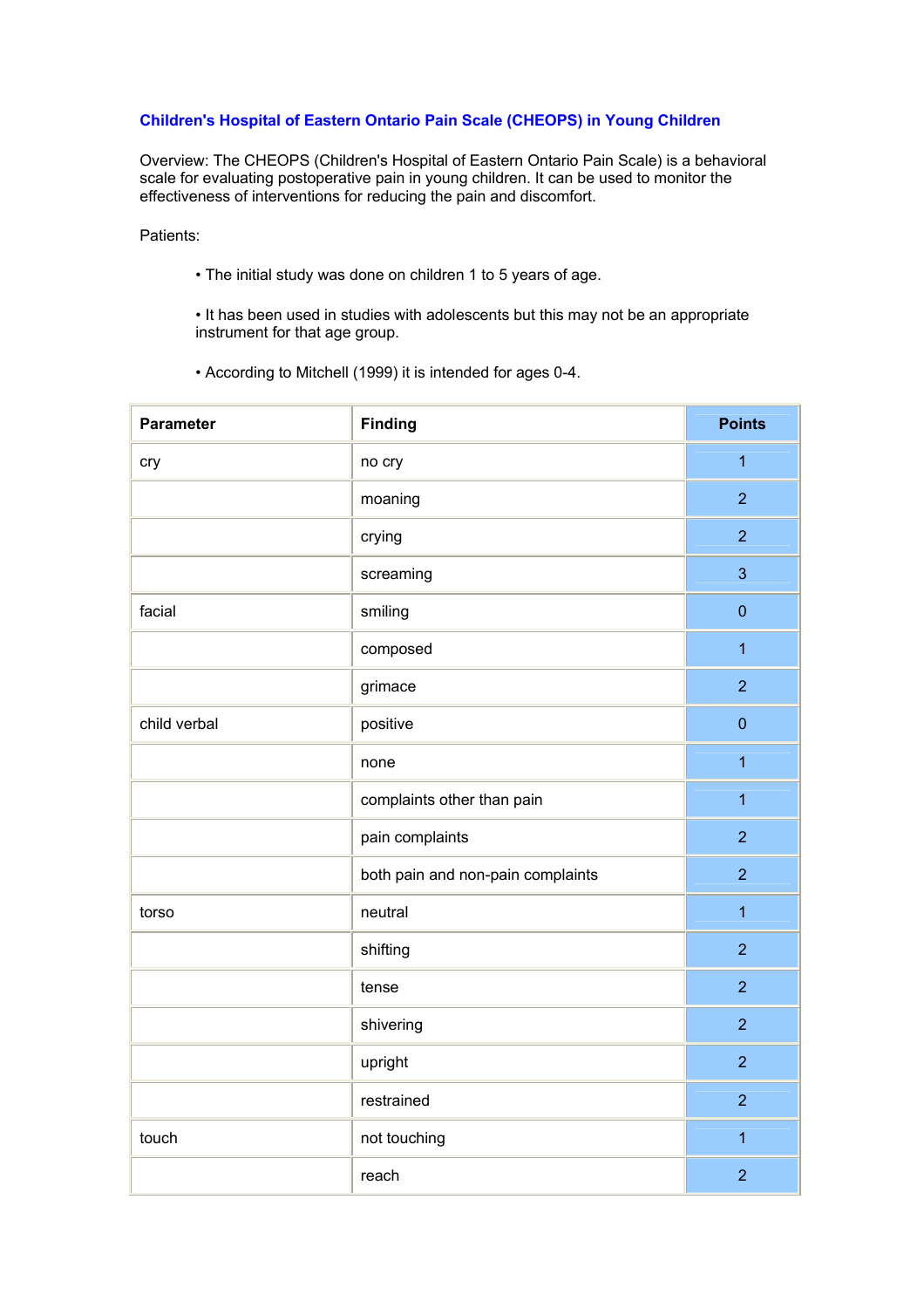|      | touch             | $\overline{2}$ |
|------|-------------------|----------------|
|      | grab              | 2              |
|      | restrained        | $\overline{2}$ |
| legs | neutral           |                |
|      | squirming kicking | 2              |
|      | drawn up tensed   | $\overline{2}$ |
|      | standing          | 2              |
|      | restrained        | 2              |

## where:

- no cry: child is not crying
- moaning: child is moaning or quietly vocalizing silent cry
- crying: child is crying but the cry is gentle or whimpering

• screaming: child is in a full-lunged cry; sobbing may be scored with complaint or without complaint

- smiling: score only if definite positive facial expression
- composed: neutral facial expression
- grimace: score only if definite negative facial expression
- positive (verbal): child makes any positive statement or talks about other things without complaint
- none (verbal): child not talking

• complaints other than pain: child complains but not about pain ("I want to see mommy: or "I am thirsty")

• pain complaints: child complains about pain

• both pain and non-pain complaints: child complains about pain and about other things (e.g. It hurts; I want mommy. )

- neutral (torso): body (not limbs) is at rest; torso is inactive
- shifting: body is in motion in a shifting or serpentine fashion
- tense: body is arched or rigid
- shivering: body is shuddering or shaking involuntarily